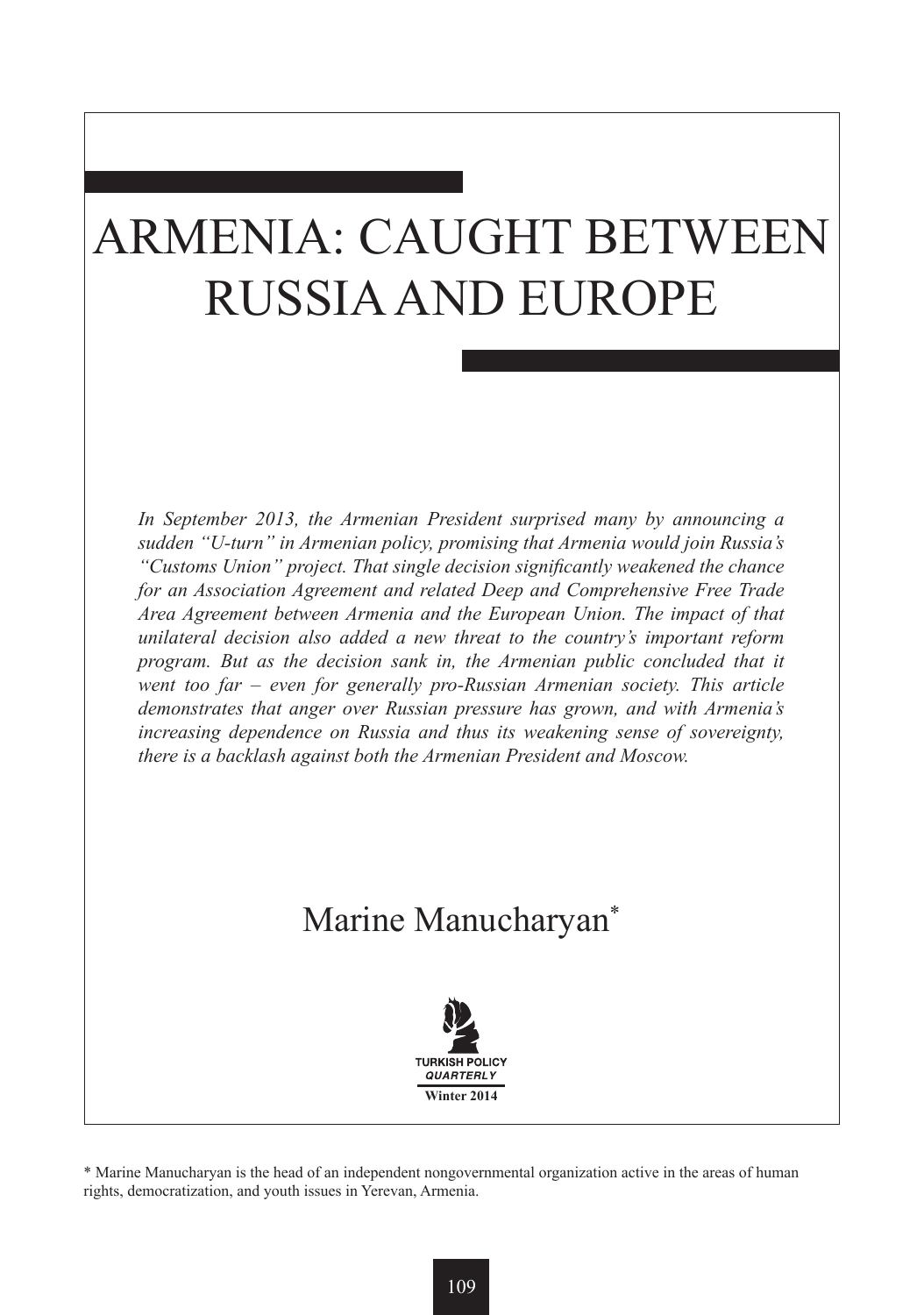

he geography and the geopolitics of the South Caucasus region have made the three small countries of the region –Armenia, Georgia, and Azerbaijan– victims. Historically, the larger and more powerful Ottoman and Persian empires have had great influence in the region. It was the Russian Empire, however, that has an even longer and stronger record of the Russian Empire, however, that has an even longer and stronger record of  $\mu$ 

power and influence. Today, Russian power continues to play a significant role over the region and its countries.

Following the collapse of the Soviet Union, Russia has taken advantage of different regional challenges to provoke and exploit its power and influence. At times, Russia has even benefited from conflicts like those in Georgia or Nagorno-Karabakh. Each of the three South Caucasian countries has reacted and responded to Russia in different ways. Armenia has always been a close partner, and sometimes even a prisoner, by becoming overly dependent on Russia as a security and military partner.

Georgia, of course, has had a long history of tension and problems in dealing with Moscow. As the 2008 Russia-Georgia War demonstrated, the crisis between the two countries remains serious, especially after Russia recognized the breakaway regions of Abkhazia and South Ossetia as independent states. As for Azerbaijan, both the Russian-Armenian partnership and the energy ties to the West have combined to push Moscow away from Baku.

But for Armenia, recent events are now changing this picture. Although the Armenian population remains generally pro-Russian, many are upset with Russian President Vladimir Putin. Further, many Armenians see a new threat to their country's sovereignty and independence, especially as Putin pressured the Armenian President and forced him to say "no" to the European Union (EU) and say "yes" to Russia's Customs Union. This new position means that Armenia is now caught between the competing powers of Russia and Europe.

### *Russia's "Eurasian Union" Project*

The close relationship between Armenia and Russia has grown in recent years, leading to worries over Armenia's dependence on Russia. Although certainly, a close relationship with Russia is important for Armenia, Russia has taken over much of the Armenian economy, including its energy sector, a nuclear power plant, and even the Armenian railway network. Russia has also acquired big shares in the mining, construction, and telecommunications sectors. This has also only deepened this small country's dependence on Russia, making it even weaker.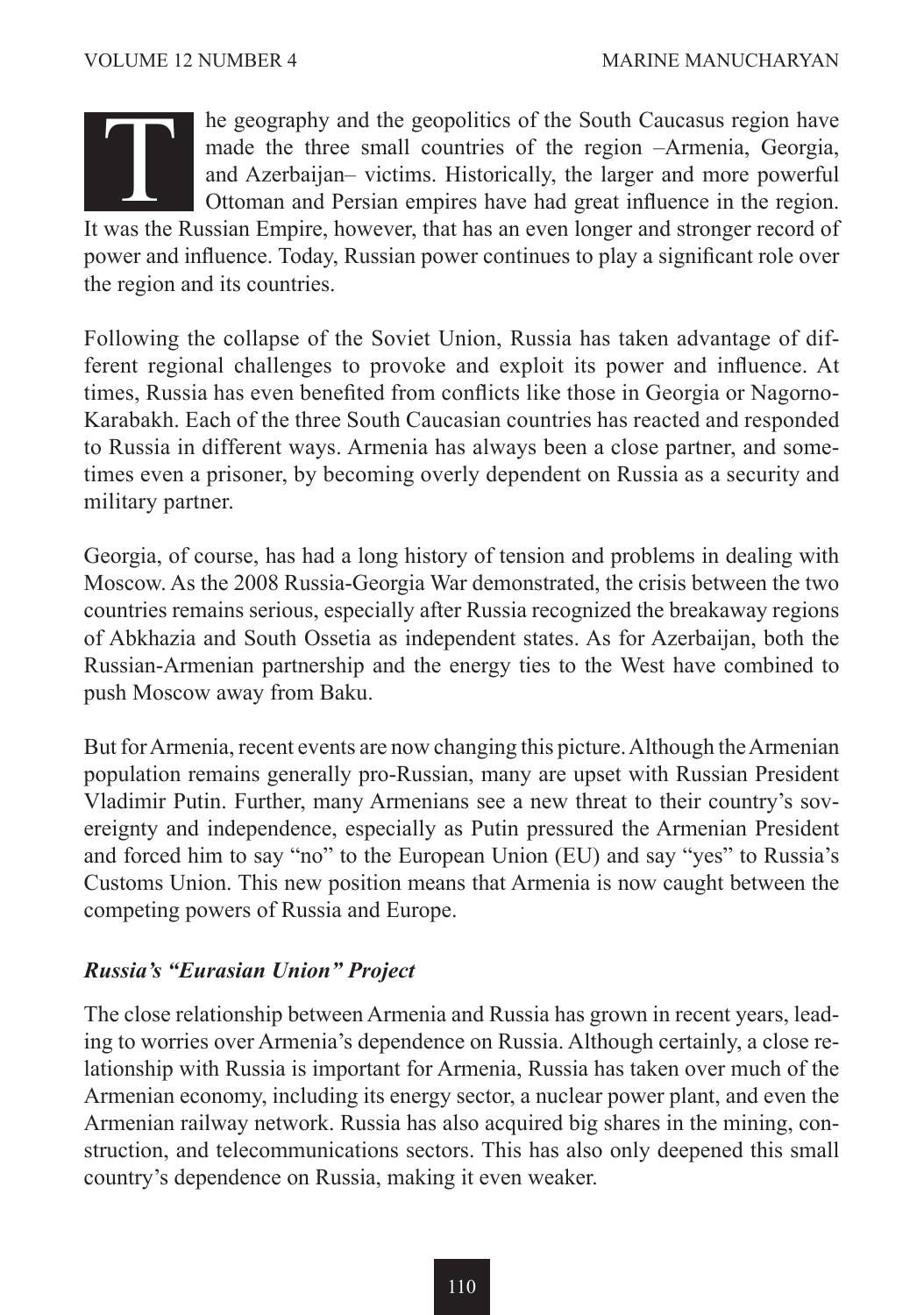More recently, a new challenge to Armenia has appeared, as Russia is advancing its new project aiming to reintegrate the former Soviet area in a "Eurasian Union." As Russia uses its power and influence, the countries of the entire former Soviet space –but especially Ukraine, Moldova, and Georgia– are struggling to resist Russian force and pressure.

*"Today, Russian power continues to play a significant role over the [Caucasus] region and its countries."*

But Russia's plans are still unclear. The details of the plans for the Eurasian Union are not yet known and any real economic benefits or advantages are distant, if there any at all. For example, membership for Belarus and Kazakhstan promises only small economic benefits and little real gains from the Union.

The reason for this Russian policy of consolidating its sphere of influence in its "near abroad" is the launch of the "Eurasian Union" project of broader reintegration within the former Soviet Union. But it is based on Russian power and pressure targeting the former Soviet states. The move is a natural expansion of existing Russianled projects of reintegration, based on the Commonwealth of Independent States (CIS), but is also about the EU.

For example, Russia's attempts to institutionalize the "reintegration" of the "near abroad" is a response to recent EU engagement along Russia's periphery. Specifically, Russia is reacting to the EU's Eastern Partnership program, which is expressed through the targeting of pending Association Agreements and Deep and Comprehensive Free Trade Area agreements (DCFTAs).

The success of the Eurasian Union project depends on what happens to Ukraine and how the EU deals with Armenia and the other Eastern Partnership countries left without an Association Agreement. Ultimately though, the future of each of the former Soviet states will depend more on their capacity to defend their own national interests and withstand Russian pressure, and less on the Western response.

#### *Armenia Surrenders to Moscow*

This competition between Russia and the EU has set the framework for Armenia's sudden surrender to Moscow. More specifically, in a largely unexpected development, Armenian President Serzh Sargsyan announced a sudden strategic shift in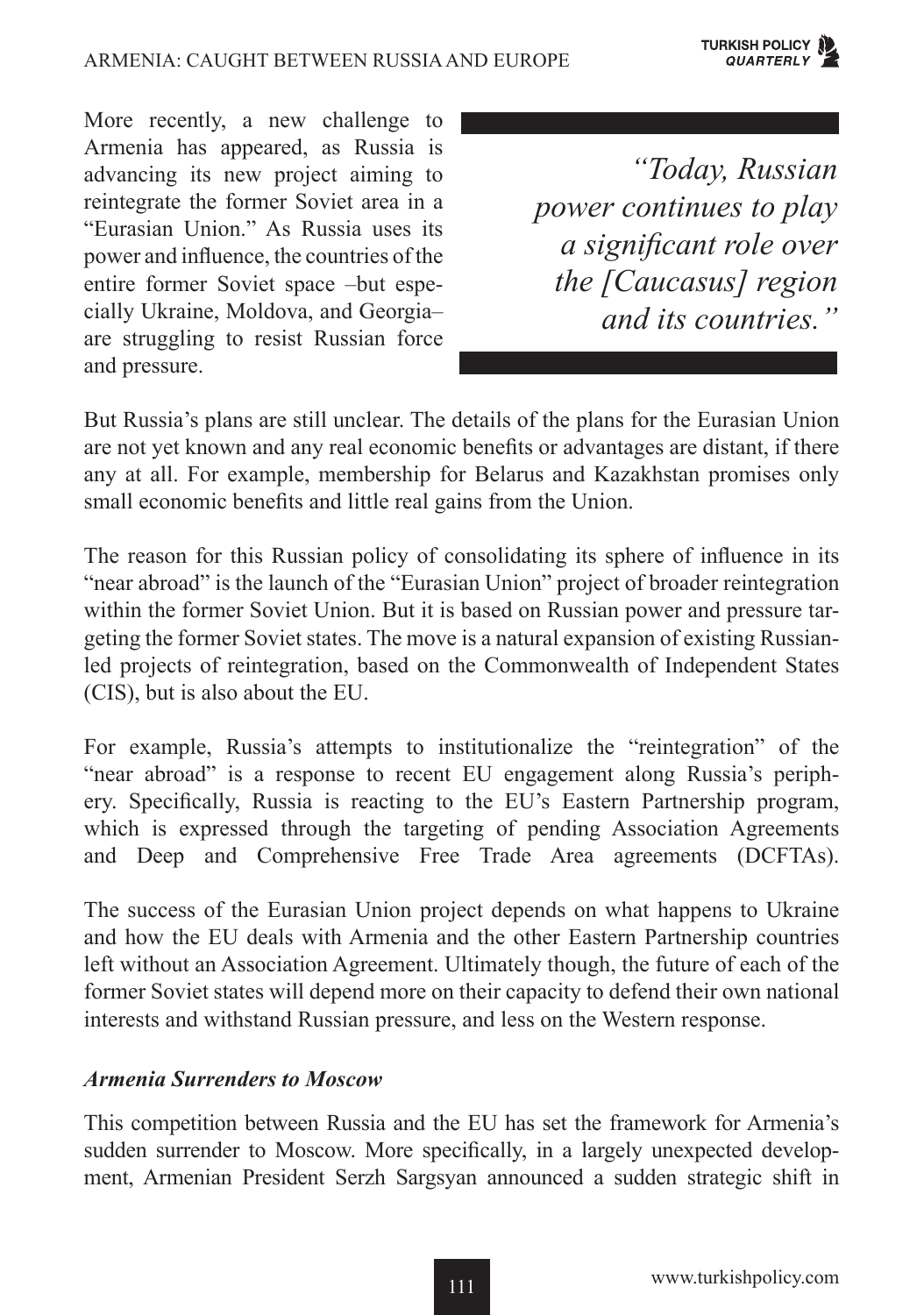*"Russia's attempts to institutionalize the 'reintegration' of the 'near abroad' is a response to recent EU engagement along Russia's periphery."*

policy, with serious implications for the future of reform in Armenia. After being summoned to Moscow by Russian officials, the Armenian President met on 3 September 2013 with his Russian counterpart, in what Russian officials defined as "a last-minute meeting" for talks over the "integration process" among former Soviet states. Following the brief meeting, Sargsyan surprised many with an unexpected commitment to joining the Russian-led "Customs Union" and a

promise to actively support Moscow's efforts to "integrate" the former Soviet space. That decision effectively ended Armenia's long-planned conclusion of an Association Agreement and DCFTA with the European Union that –after nearly four years of negotiations– was set to be "initialed" at the Vilnius Summit in late November 2013.

Clearly, this sudden shift in policy represents a missed opportunity for Armenia, and also stands as a serious strategic blunder. Moscow's apparent success in forcing Yerevan to backtrack on its intention to finalize pending agreements with the EU poses several significant challenges for Armenia. In the short term, as Armenia retreated and broke its promise on its planned "initialing" of the Association Agreement and related DCFTA, it will be hard-pressed to recover its confidence and credibility.

Such a move not only imperiled several years of difficult negotiations and reform, but also tested European patience and diminished European interest in Armenia. The decision to join the Customs Union also offers Armenia little –if any– alternative benefits, and may lock Armenia even more firmly within the Russian orbit. This may limit its future to little more than a prisoner to Moscow's grand project for a rival Customs Union, as the first step toward the so-called "Eurasian Union".

Further, Armenia has clearly missed a strategic opportunity and opening to the West. The longer term impact may be significant, undermining the Armenian government's already meager legitimacy by endangering the overall reform program and significantly weakening pro-Western reformers within the government. From a broader perspective, the Armenian retreat from its planned Association Agreement with the EU and its move toward Russia's Customs Union also reveals several deeper deficiencies within the Armenian government in terms of closed public policy, inadequate strategic planning, and an informal decision-making process. In fact, many people even within the government were unhappy with the President's unilateral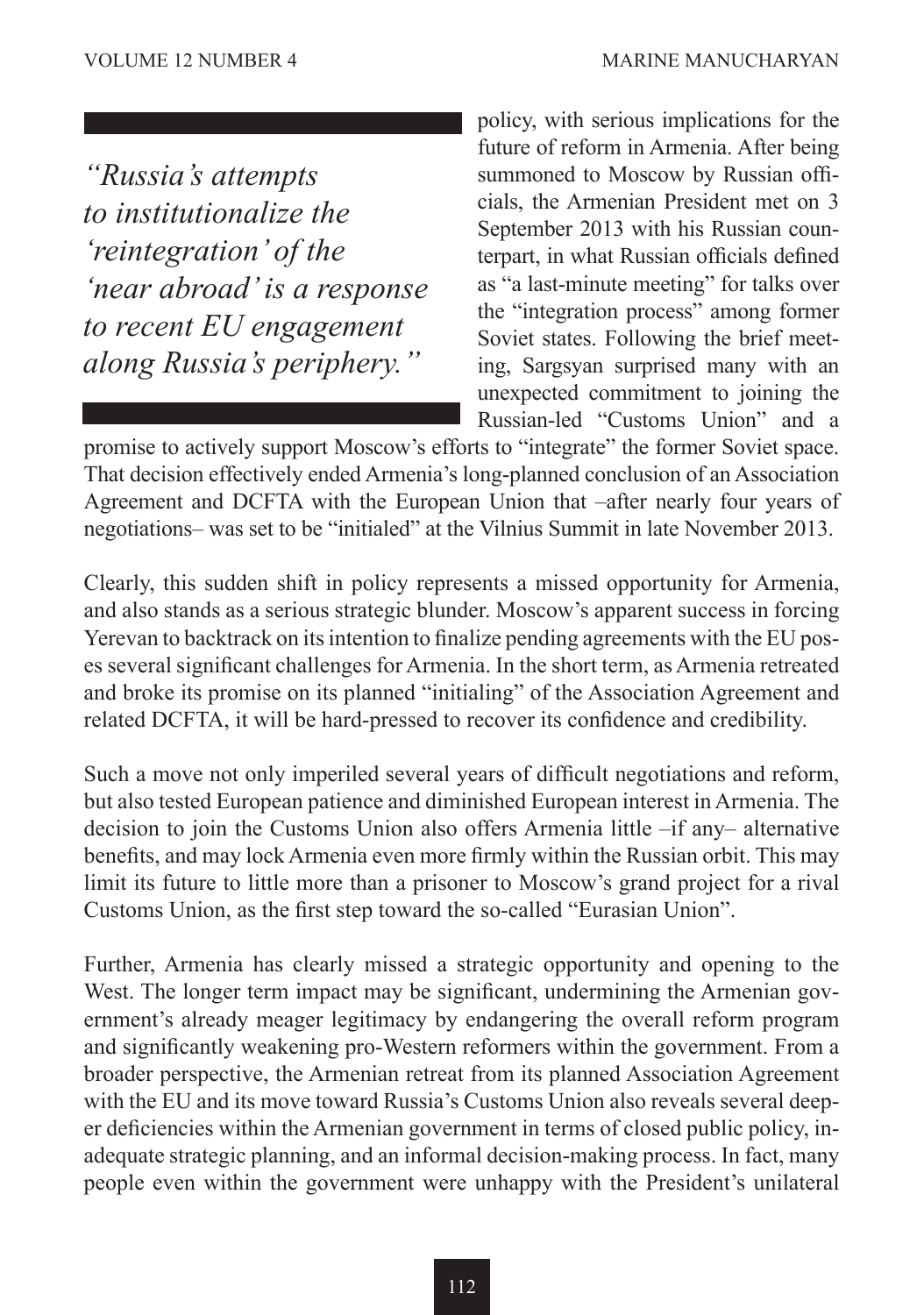decision. Because there was no research or even discussion within the government over its implications, the decision was a mistake policy-wise too. Since Sargsyan has never been truly popular, this decision has exposed his weakness and damaged his government as well.

One of the more fundamental implications of this policy shift is the limits it places on Armenia's strategic options. More specifically, this move only solidifies Armenia's pronounced overdependence on Russia, while threatening Armenia's hard-won success in maximizing its strategic options based on the imperative to overcome a deeper threat of isolation. However, Armenia's "strategic partnership" with Russia has become steadily one-sided, and limited by an inherent lack of respect. Yerevan's

*"The decision to join the Customs Union also offers Armenia little –if any– alternative benefits, and may lock Armenia even more firmly within the Russian orbit."*

deepening dependence on Russia provides little real advantage beyond a military security relationship. Although a close and stable relationship with Russia is essential for Armenia over the longer term, the asymmetry of the bilateral relationship has become increasingly evident.

### *What Comes Next for Armenia?*

In the aftermath of Yerevan's decision, the EU now needs to explore alternative measures to engage Armenia that are based on a more realistic recognition of the limits and liabilities of Armenia as a partner. Yet, the challenge now is how to repair and redefine a relationship between the EU and Armenia, and how to enhance Armenia's position within the Eastern Partnership program.

More importantly, there is still a sense of opportunity for two reasons. First, it is not sure if Armenia will actually become a member of the Customs Union; in any case, both the Armenian government and the general population remain committed to deepening ties to the European Union, although in a new framework short of an Association Agreement.

Second, the change in Armenian domestic politics is also important because it opens the space for a new political opposition force to enter the scene. Such a new opposition can offer a fresh alternative that is strengthened by stronger civic activism.